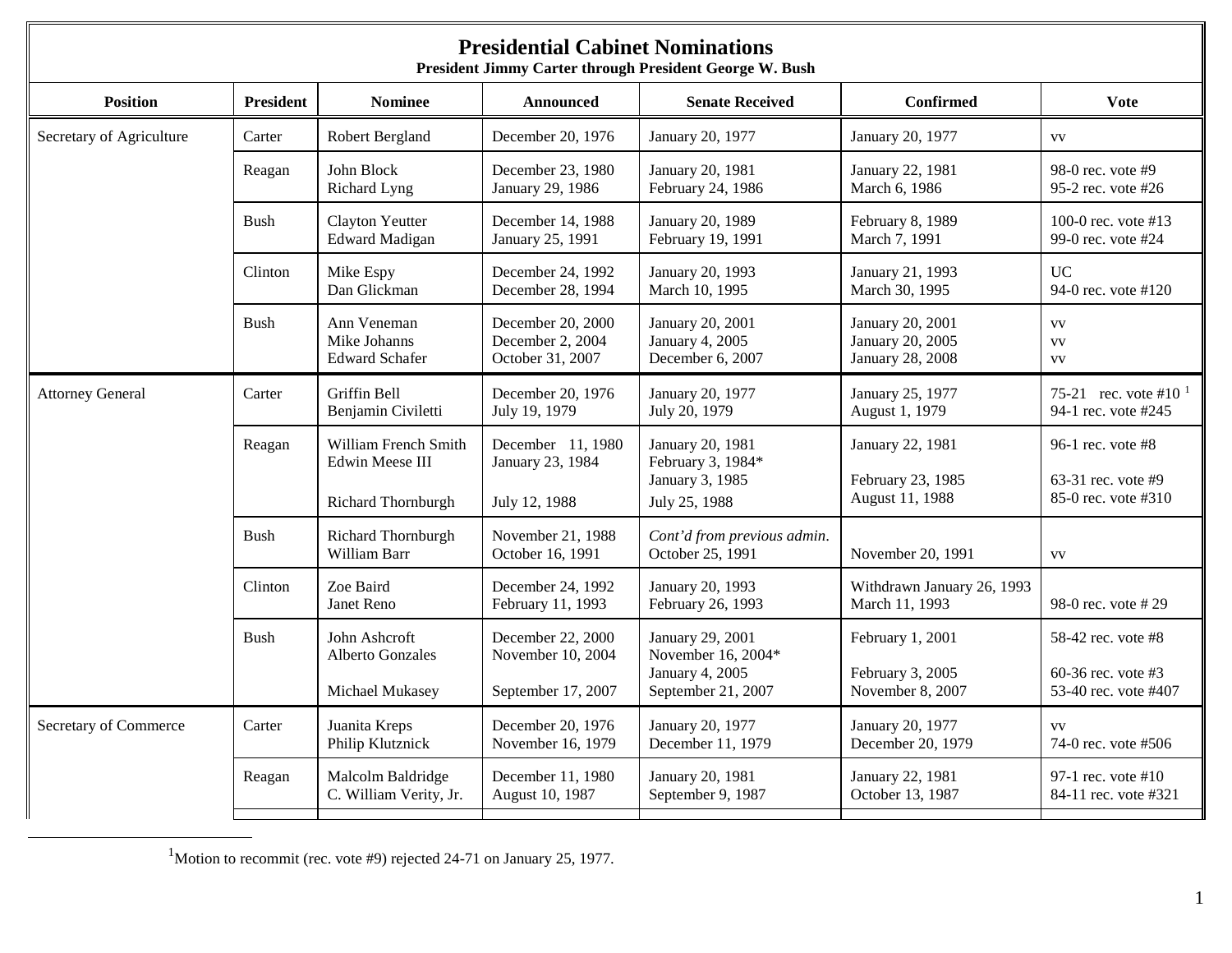|                                                           | <b>Bush</b> | Robert Mosbacher<br>Barbara Franklin                                         | December 6, 1988<br>December 26, 1991                                     | January 20, 1989<br>January 27, 1992                                | January 31, 1989<br>February 27, 1992                                                             | 100-0 rec. vote #5<br><b>VV</b>                                |
|-----------------------------------------------------------|-------------|------------------------------------------------------------------------------|---------------------------------------------------------------------------|---------------------------------------------------------------------|---------------------------------------------------------------------------------------------------|----------------------------------------------------------------|
|                                                           | Clinton     | Ronald Brown<br>Mickey Kantor <sup>R</sup><br>William Daley<br>Norman Mineta | December 24, 1992<br>April 12, 1996<br>December 13, 1996<br>June 29, 2000 | January 20, 1993<br>May 3, 1996<br>January 7, 1997<br>July 17, 2000 | January 21, 1993<br>Returned to president<br>October 4, 1996<br>January 30, 1997<br>July 20, 2000 | <b>UC</b><br>95-2 rec. vote #4<br>VV                           |
|                                                           | <b>Bush</b> | Donald Evans<br>Carlos Gutierrez                                             | December 20, 2000<br>November 29, 2004                                    | January 20, 2001<br>January 4, 2005                                 | January 20, 2001<br>January 24, 2005                                                              | <b>VV</b><br>VV                                                |
| Secretary of Defense                                      | Carter      | Harold Brown                                                                 | December 21, 1976                                                         | January 20, 1977                                                    | January 20, 1977                                                                                  | VV                                                             |
|                                                           | Reagan      | Caspar Weinberger<br>Frank Carlucci                                          | December 11, 1980<br>November 5, 1987                                     | January 20, 1981<br>November 5, 1987                                | January 20, 1981<br>November 20, 1987                                                             | 97-2 rec. vote #1<br>91-1 rec. vote #385                       |
|                                                           | <b>Bush</b> | John Tower<br><b>Richard Cheney</b>                                          | December 16, 1988<br>March 10, 1989                                       | January 20, 1989<br>March 14, 1989                                  | Disapproved March 9, 1989<br>March 17, 1989                                                       | 47-53 rec. vote #20<br>92-0 rec. vote #26                      |
|                                                           | Clinton     | Les Aspin<br>William Perry<br>William Cohen                                  | December 22, 1992<br>January 24, 1994<br>December 5, 1996                 | January 20, 1993<br>January 26, 1994<br>January 7, 1997             | January 20, 1993<br>February 3, 1994<br>January 22, 1997                                          | <b>VV</b><br>97-0 rec. vote #23<br>99-0 rec. vote #2           |
|                                                           | <b>Bush</b> | Donald Rumsfeld<br><b>Robert Gates</b>                                       | December 28, 2000<br>November 8, 2006                                     | January 20, 2001<br>December 4, 2006                                | January 20, 2001<br>December 6, 2006                                                              | VV<br>95-2 rec. vote #272                                      |
| Secretary of Education                                    | Carter      | Shirley Hufstedler                                                           | October 30, 1979                                                          | November 14, 1979                                                   | November 30, 1979                                                                                 | 81-2 rec. vote #449                                            |
| (Established May 4, 1980)<br>P.L. 96-88, October 17, 1979 | Reagan      | Terrel Bell<br>William Bennett<br>Lauro Cavazos, Jr.                         | January 7, 1981<br>January 10, 1985<br>August 9, 1988                     | January 20, 1981<br>January 18, 1985<br>August 10, 1988             | January 22, 1981<br>February 6, 1985<br>September 20, 1988                                        | 90-2 rec. vote #15<br>93-0 rec. vote #2<br>94-0 rec. vote.#333 |
|                                                           | <b>Bush</b> | Lauro Cavazos, Jr.<br>Lamar Alexander                                        | November 21, 1988<br>December 17, 1990                                    | Cont'd from previous admin.<br>January 22, 1991                     | March 14, 1991                                                                                    | ${\rm VV}$                                                     |
|                                                           | Clinton     | <b>Richard Riley</b>                                                         | December 21, 1992                                                         | January 20, 1993                                                    | January 21, 1993                                                                                  | <b>UC</b>                                                      |
|                                                           | <b>Bush</b> | Roderick Paige<br><b>Margaret Spellings</b>                                  | December 29, 2000<br>November 17, 2004                                    | January 20, 2001<br>January 4, 2005                                 | January 20, 2001<br>January 20, 2005                                                              | <b>VV</b><br><b>VV</b>                                         |
| Secretary of Energy<br>(Established October 1, 1977)      | Carter      | James Schlesinger<br>Charles Duncan, Jr.                                     | August 4, 1977<br>July 20, 1979                                           | August 4, 1977<br>July 21, 1979                                     | August 4, 1977<br>July 31, 1979                                                                   | VV<br>95-1 rec. vote #241                                      |
| P.L. 95-91, August 4, 1977                                | Reagan      | James B. Edwards<br>Donald Hodel<br>John Herrington                          | December 20, 1980<br>November 5, 1982<br>January 10, 1985                 | January 20, 1981<br>November 15, 1982<br>January 18, 1985           | January 22, 1981<br>December 8, 1982<br>February 6, 1985                                          | 93-3 rec. vote #14<br>86-8 rec. vote #399<br>93-1 rec. vote #3 |
|                                                           | Bush        | James Watkins                                                                | January 12, 1989                                                          | January 20, 1989                                                    | March 1, 1989                                                                                     | 99-0 rec. vote #17                                             |
|                                                           |             |                                                                              |                                                                           |                                                                     |                                                                                                   |                                                                |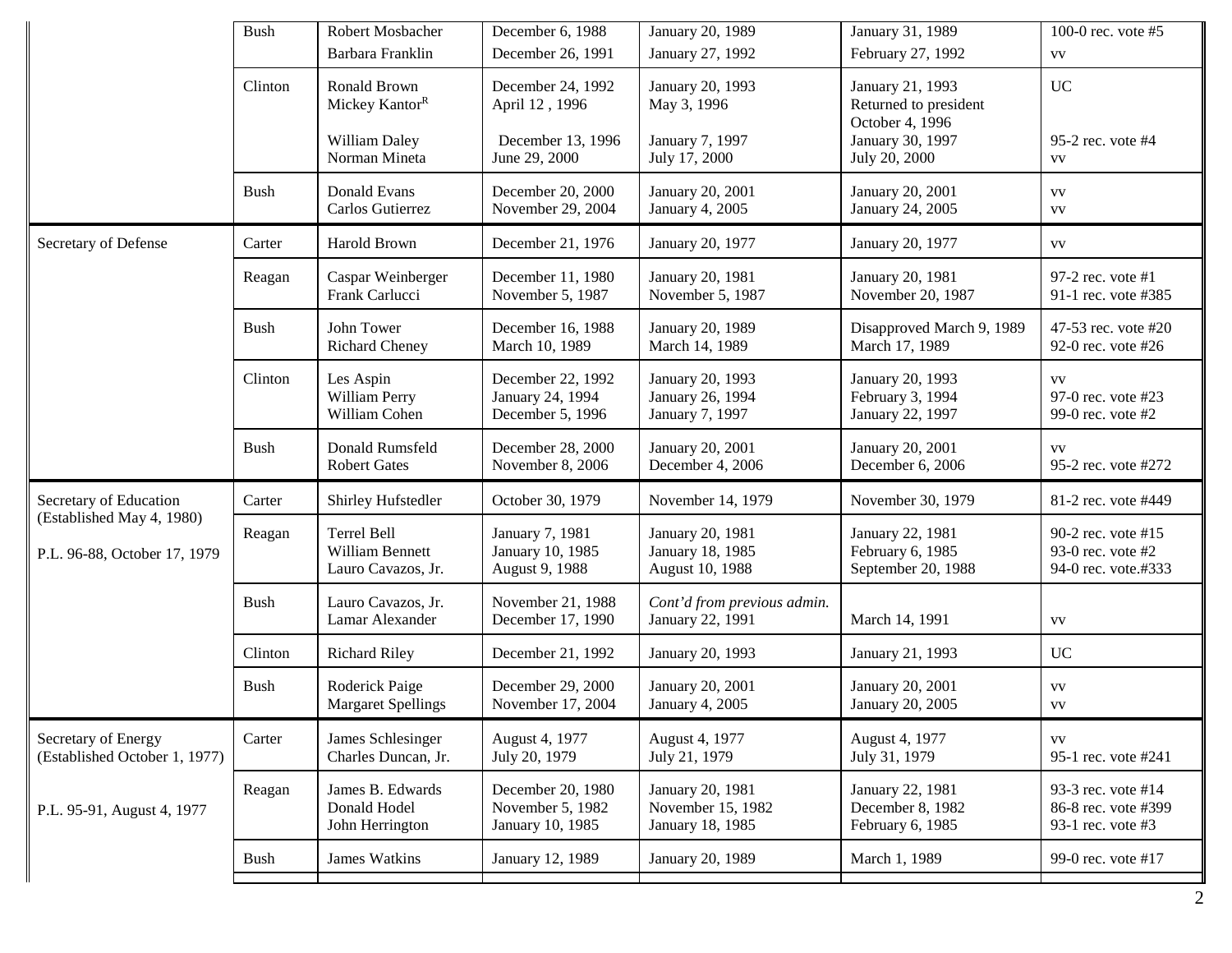<span id="page-2-0"></span>

|                                                                        | Clinton     | Hazel O=Leary<br>Federico Pena<br><b>Bill Richardson</b>              | December 21, 1992<br>December 20, 1996<br>June 18, 1998   | January 20, 1993<br>January 28, 1997<br>July 14, 1998     | January 21, 1993<br>March 12, 1997<br>July 31, 1998    | <b>UC</b><br>99-1 rec. vote #30<br><b>VV</b>                  |
|------------------------------------------------------------------------|-------------|-----------------------------------------------------------------------|-----------------------------------------------------------|-----------------------------------------------------------|--------------------------------------------------------|---------------------------------------------------------------|
|                                                                        | Bush        | Spencer Abraham<br>Sam Bodman                                         | January 2, 2001<br>December 10, 2004                      | January 20, 2001<br>January 4, 2005                       | January 20, 2001<br>January 31, 2005                   | <b>VV</b><br><b>VV</b>                                        |
| Secretary of Health and<br>Human Services                              | Carter      | Joseph Califano, Jr.<br>Patricia Harris                               | December 23, 1976<br>July 19, 1979                        | January 20, 1977<br>July 20, 1979                         | January 24, 1977<br>July 27, 1979                      | 95-1 rec. vote #7<br><b>VV</b>                                |
| (Renamed May 4, 1980)<br>P.L. 96-88, October 17, 1979                  | Reagan      | Richard Schweiker<br>Margaret Heckler<br>Otis Bowen                   | December 11, 1980<br>January 12, 1983<br>November 7, 1985 | January 20, 1981<br>February 22, 1983<br>December 4, 1985 | January 21, 1981<br>March 3, 1983<br>December 12, 1985 | 99-0 rec. vote #4<br>82-3 rec. vote #8<br>93-2 rec. vote #373 |
|                                                                        | Bush        | Louis Sullivan                                                        | December 22, 1988                                         | January 20, 1989                                          | March 1, 1989                                          | 98-1 rec. vote #16                                            |
|                                                                        | Clinton     | Donna Shalala                                                         | December 11, 1992                                         | January 20, 1993                                          | January 21, 1993                                       | <b>UC</b>                                                     |
|                                                                        | Bush        | <b>Tommy Thompson</b><br>Michael Leavitt                              | December 29, 2000<br>December 13, 2004                    | January 20, 2001<br>January 4, 2005                       | January 24, 2001<br>January 26, 2005                   | 100-0 rec. vote $#4$<br><b>VV</b>                             |
| Secretary of Homeland<br>Security<br>(Established January 24,<br>2003) | <b>Bush</b> | <b>Thomas Ridge</b><br>Bernard Kerik <sup>2</sup><br>Michael Chertoff | November 25, 2002<br>December 3, 2004<br>January 11, 2005 | January 7, 2003<br>January 31, 2005                       | January 22, 2003<br>February 15, 2005                  | 94-0 rec. vote #13<br>98-0 rec. vote #10                      |
| P.L. 107-296, November 25,<br>2002                                     |             |                                                                       |                                                           |                                                           |                                                        |                                                               |
| Secretary of Housing and<br><b>Urban Development</b>                   | Carter      | Patricia Harris<br>Moon Landrieu                                      | December 21, 1976<br>July 27, 1979                        | January 20, 1977<br>August 2, 1979                        | January 20, 1977<br>September 12, 1979                 | <b>VV</b><br>97-0 rec. vote #274                              |
|                                                                        | Reagan      | Samuel Pierce, Jr.                                                    | December 22, 1980                                         | January 20, 1981                                          | January 22, 1981                                       | 98-0 rec. vote #11                                            |
|                                                                        | Bush        | Jack Kemp                                                             | December 19, 1988                                         | January 20, 1989                                          | February 2, 1989                                       | 100-0 rec. vote #9                                            |
|                                                                        | Clinton     | Henry Cisneros<br><b>Andrew Cuomo</b>                                 | December 17, 1992<br>December 20, 1996                    | January 20, 1993<br>January 7, 1997                       | January 21, 1993<br>January 29, 1997                   | <b>UC</b><br>99-0 rec. vote #3                                |
|                                                                        | Bush        | Melquiades Martinez<br>Alphonso Jackson<br><b>Steven Preston</b>      | December 20, 2000<br>December 12, 2003<br>April 18, 2008  | January 20, 2001<br>January 28, 2004<br>May 1, 2008       | January 23, 2001<br>March 31, 2004<br>June 4, 2008     | 100-0 rec. vote $#3$<br><b>VV</b><br><b>VV</b>                |
| Secretary of the Interior                                              | Carter      | Cecil Andrus                                                          | December 18, 1976                                         | January 20, 1977                                          | January 20, 1977                                       | <b>VV</b>                                                     |
|                                                                        | Reagan      | James Watt                                                            | December 22, 1980                                         | January 20, 1981                                          | January 22, 1981                                       | 83-12 rec. vote #13                                           |

2 Withdrawn December 10, 2004.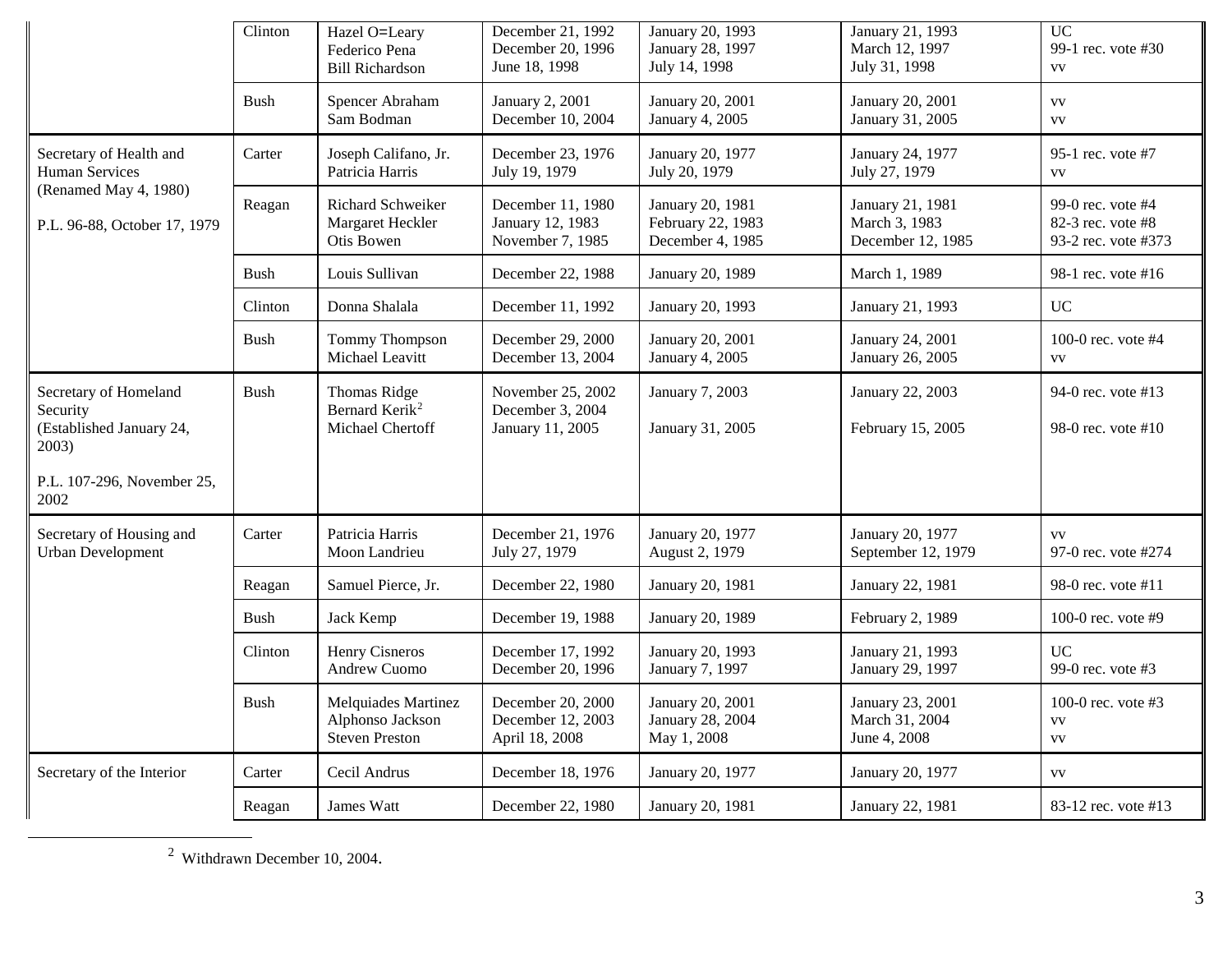<span id="page-3-0"></span>

|                             |             | William Clark<br>Donald Hodel                           | October 13, 1983<br>January 10, 1985                    | October 19, 1983<br>January 23, 1985                   | November 18, 1983<br>February 6, 1985                   | 71-18 rec. vote #379<br>93-1 rec. vote #4               |
|-----------------------------|-------------|---------------------------------------------------------|---------------------------------------------------------|--------------------------------------------------------|---------------------------------------------------------|---------------------------------------------------------|
|                             | Bush        | Manuel Lujan, Jr.                                       | December 22, 1988                                       | January 20, 1989                                       | February 2, 1989                                        | 100-0 rec. vote $#7$                                    |
|                             | Clinton     | <b>Bruce Babbitt</b>                                    | December 24, 1992                                       | January 20, 1993                                       | January 21, 1993                                        | <b>UC</b>                                               |
|                             | Bush        | Gale Norton<br>Dirk Kempthorne                          | December 29, 2000<br>March 16, 2006                     | January 20, 2001<br>April 24, 2006                     | January 30, 2001<br>May 26, 2006                        | 75-24 rec. vote #6<br><b>VV</b>                         |
| Secretary of Labor          | Carter      | Ray Marshall                                            | December 21, 1976                                       | January 20, 1977                                       | January 26, 1977                                        | 74-20 rec. vote #12                                     |
|                             | Reagan      | Raymond Donovan<br>William Brock III<br>Ann McLaughlin  | December 16, 1980<br>March 20, 1985<br>November 3, 1987 | January 20, 1981<br>April 17, 1985<br>December 1, 1987 | February 3, 1981<br>April 26, 1985<br>December 11, 1987 | 80-17 rec. vote #19<br><b>VV</b><br>94-0 rec. vote #408 |
|                             | Bush        | Elizabeth Dole<br>Lynn Martin                           | December 24, 1988<br>December 14, 1990                  | January 20, 1989<br>January 22, 1991                   | January 25, 1989<br>February 7, 1991                    | 99-0 rec. vote $#2$<br>94-0 rec. vote #11               |
|                             | Clinton     | Robert Reich<br>Alexis Herman                           | December 11, 1992<br>December 20, 1996                  | January 20, 1993<br>January 7, 1997                    | January 21, 1993<br>April 30, 1997                      | <b>UC</b><br>85-13 rec. vote #54                        |
|                             | <b>Bush</b> | Linda Chavez <sup>3</sup><br>Elaine Chao                | January 2, 2001<br>January 11, 2001                     | January 29, 2001                                       | January 29, 2001                                        | <b>VV</b>                                               |
| Secretary of State          | Carter      | <b>Cyrus Vance</b><br><b>Edmund Muskie</b>              | December 3, 1976<br>April 29, 1980                      | January 20, 1977<br>May 5, 1980                        | January 20, 1977<br>May 7, 1980                         | <b>VV</b><br>94-2 rec. vote #102                        |
|                             | Reagan      | Alexander Haig, Jr.<br>George Shultz                    | December 16, 1980<br>June 25, 1982                      | January 20, 1981<br>July 1, 1982                       | January 21, 1981<br>July 15, 1982                       | 93-6 rec. vote #3<br>97-0 rec. vote #216                |
|                             | Bush        | James Baker III<br>Lawrence<br>Eagleburger <sup>R</sup> | November 9, 1988<br>December 8, 1992                    | January 20, 1989                                       | January 25, 1989                                        | 99-0 rec. vote $#1$                                     |
|                             | Clinton     | Warren Christopher<br>Madeleine Albright                | December 22, 1992<br>December 5, 1996                   | January 20, 1993<br>January 7, 1997                    | January 20, 1993<br>January 22, 1997                    | <b>VV</b><br>99-0 rec. vote #1                          |
|                             | Bush        | Colin Powell<br>Condoleezza Rice                        | December 16, 2000<br>November 16, 2004                  | January 20, 2001<br>January 4, 2005                    | January 20, 2001<br>January 26, 2005                    | <b>VV</b><br>85-13 rec. vote #2                         |
| Secretary of Transportation | Carter      | Brockman Adams<br>Neil Goldschmidt                      | December 14, 1976<br>July 27, 1979                      | January 20, 1977<br>September 10, 1979                 | January 20, 1977<br>September 21, 1979                  | <b>VV</b><br>83-0 rec. vote #307                        |
|                             | Reagan      | Andrew Lewis, Jr.<br>Elizabeth Dole                     | December 11, 1980<br>January 5, 1983                    | January 20, 1981<br>January 25, 1983                   | January 22, 1981<br>February 1, 1983                    | 98-0 rec. vote #12<br>97-0 rec. vote #1                 |

 <sup>3</sup>  $^3\!$  Withdrawn January 9, 2001.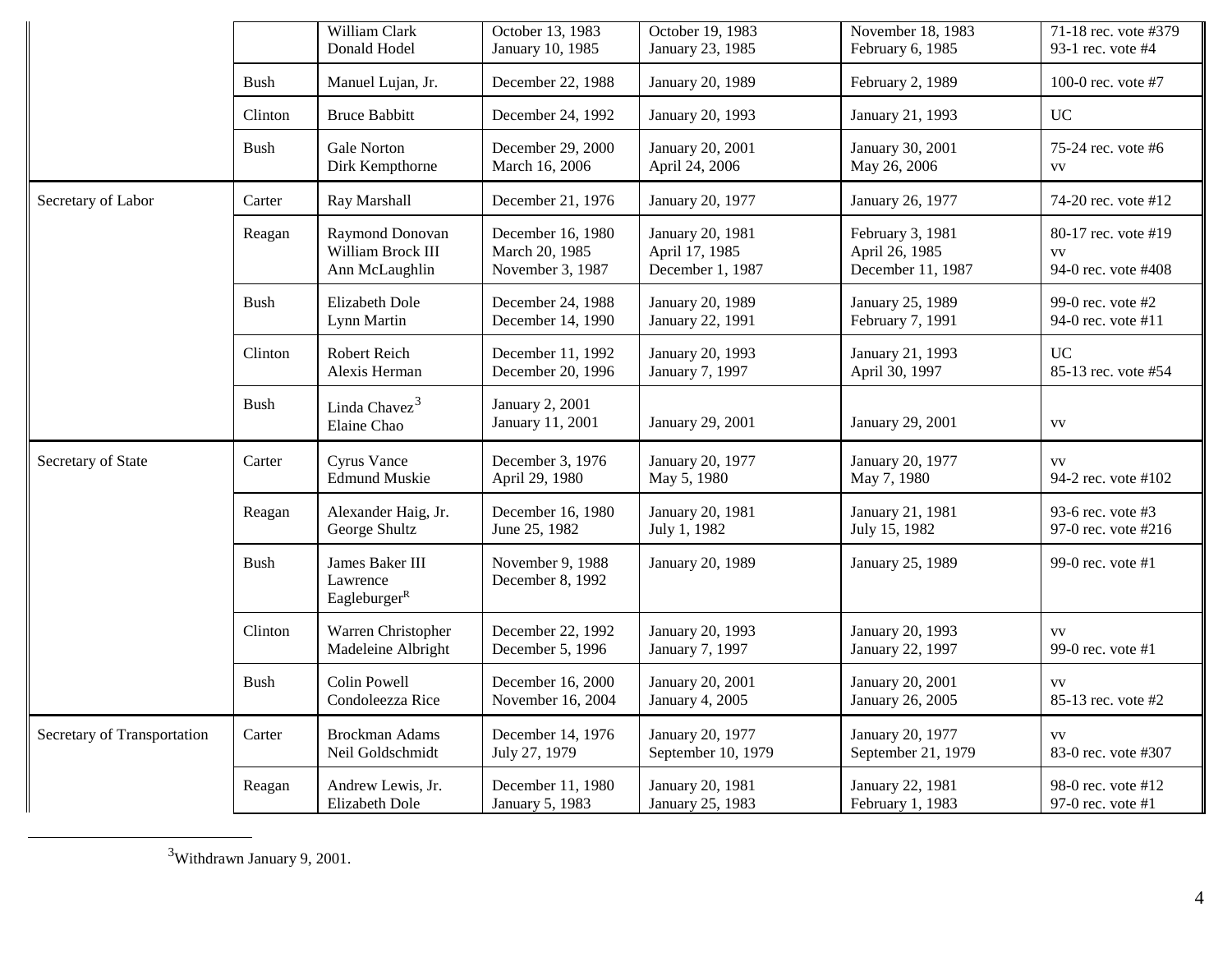<span id="page-4-0"></span>

|                                                                   |             | James Burnley                                                                       | October 8, 1987                                           | November 3, 1987                                         | November 30, 1987                                                | 74-0 rec. vote #387                                             |  |
|-------------------------------------------------------------------|-------------|-------------------------------------------------------------------------------------|-----------------------------------------------------------|----------------------------------------------------------|------------------------------------------------------------------|-----------------------------------------------------------------|--|
|                                                                   | <b>Bush</b> | Samuel Skinner<br>Andrew Card, Jr.                                                  | December 22, 1988<br>January 22, 1992                     | January 20, 1989<br>January 30, 1992                     | January 31, 1989<br>February 21, 1992                            | 100-0 rec. vote $#6$<br><b>UC</b>                               |  |
|                                                                   | Clinton     | Federico Pena<br>Rodney Slater                                                      | December 24, 1992<br>December 20. 1996                    | January 20, 1993<br>January 7, 1997                      | January 21, 1993<br>February 6, 1997                             | <b>UC</b><br>98-0 rec. vote $#6$                                |  |
|                                                                   | <b>Bush</b> | Norman Mineta<br><b>Mary Peters</b>                                                 | January 2, 2001<br>September 5, 2006                      | January 24, 2001<br>September 7, 2006                    | January 24, 2001<br>September 29, 2006                           | 100-0 rec. vote $#5$<br><b>VV</b>                               |  |
| Secretary of the Treasury                                         | Carter      | W. Michael<br>Blumenthal<br>G. William Miller                                       | December 14, 1976<br>July 19, 1979                        | January 20, 1977<br>July 20, 1979                        | January 20, 1977<br>August 2, 1979                               | <b>VV</b><br>97-1 rec. vote #247                                |  |
|                                                                   | Reagan      | Donald Regan<br>James Baker III<br>Nicholas Brady                                   | December 11, 1980<br>January 8, 1985<br>August 5, 1988    | January 20, 1981<br>January 18, 1985<br>August 10, 1988  | January 21, 1981<br>January 29, 1985<br>September 14, 1988       | 98-0 rec. vote $#6$<br>95-0 rec. vote #1<br>92-2 rec. vote #328 |  |
|                                                                   | Bush        | Nicholas Brady                                                                      | November 15, 1988                                         | Cont'd from previous admin.                              |                                                                  |                                                                 |  |
|                                                                   | Clinton     | Lloyd Bentsen<br>Robert Rubin<br><b>Lawrence Summers</b>                            | December 10, 1992<br>December 6, 1994<br>May 12, 1999     | January 20, 1993<br>January 4, 1995<br>June 7, 1999      | January 20, 1993<br>January 10, 1995<br>July 1, 1999             | <b>VV</b><br>99-0 rec. vote #12<br>97-2 rec. vote #195          |  |
|                                                                   | <b>Bush</b> | Paul O'Neill<br>John Snow<br>Henry Paulson                                          | December 20, 2000<br>December 9, 2002<br>May 30, 2006     | January 20, 2001<br>January 13, 2003<br>June 19, 2006    | January 20, 2001<br>January 30, 2003<br>June 28, 2006            | <b>VV</b><br><b>UC</b><br><b>VV</b>                             |  |
| Secretary of Veterans Affairs                                     | <b>Bush</b> | <b>Edward Derwinski</b>                                                             | December 22, 1988                                         | January 20, 1989                                         | March 2, 1989                                                    | 94-0 rec. vote #18                                              |  |
| (Established March 15, 1989)<br>P.L. 100-527, October 25,<br>1988 | Clinton     | Jesse Brown<br>Hershel Gober<br>Togo West<br>Hershel Gober <sup>4</sup><br>(acting) | December 17, 1992<br>July 3, 1997<br>December 2, 1997     | January 20, 1993<br>July 31, 1997<br>January 27, 1998    | January 21, 1993<br>Withdrawn October 27, 1997<br>April 28, 1998 | <b>UC</b><br><b>VV</b>                                          |  |
|                                                                   | <b>Bush</b> | Anthony Principi<br>Jim Nicholson<br>James Peake                                    | December 29, 2000<br>December 9, 2004<br>October 30, 2007 | January 20, 2001<br>January 4, 2005<br>November 15, 2007 | January 23, 2001<br>January 26, 2005<br>December 14, 2007        | 100-0 rec. vote $#2$<br><b>VV</b><br><b>VV</b>                  |  |
| <b>Cabinet Rank Members</b><br>(requiring Senate confirmation)    |             |                                                                                     |                                                           |                                                          |                                                                  |                                                                 |  |

 <sup>4</sup> Named acting secretary of veterans affairs on July 25, 2000.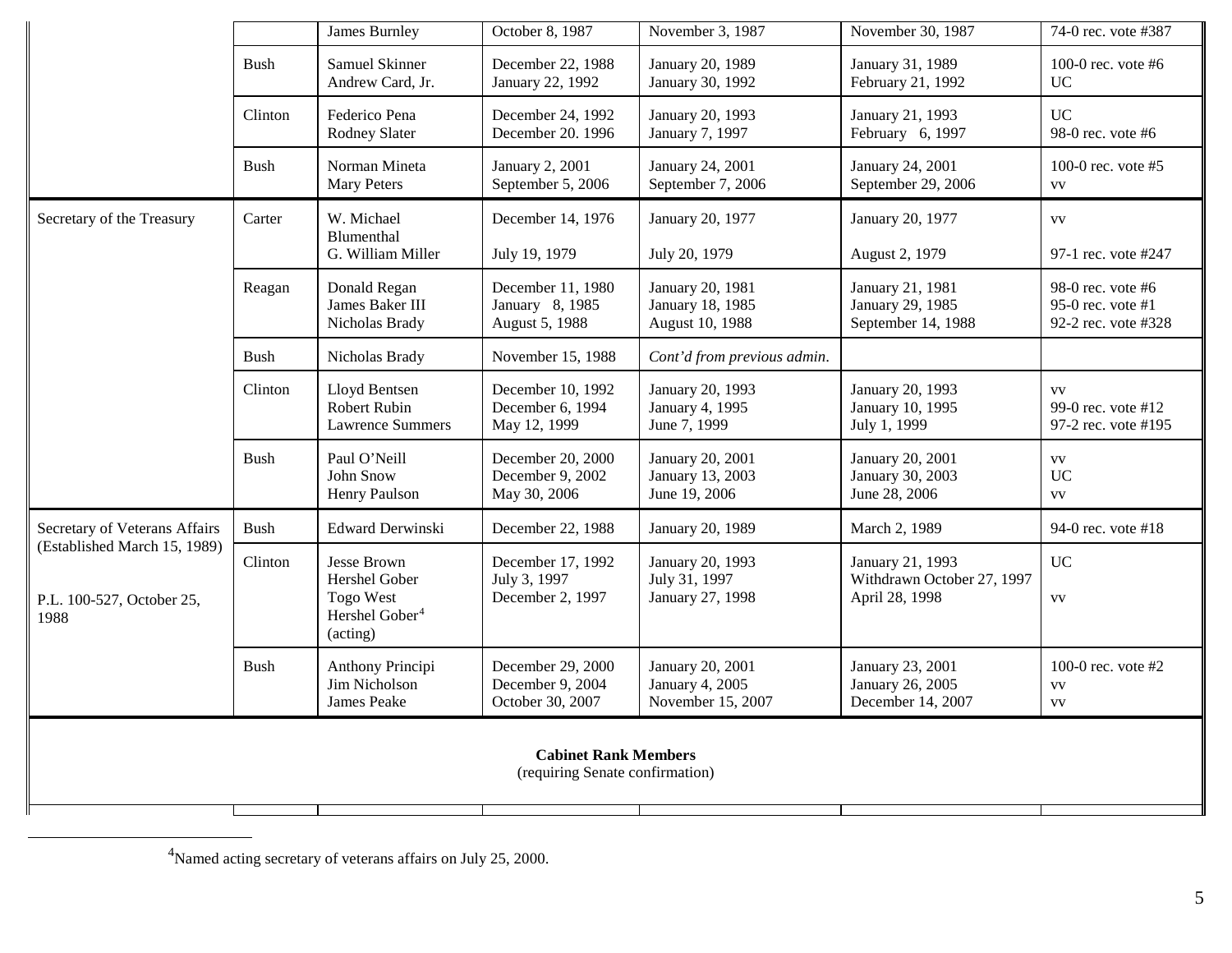<span id="page-5-0"></span>

| Administrator, Environmental   | Carter      | Douglas Costle                                           | February 16, 1977                                          | February 21, 1977                                       | March 4, 1977                                          | <b>VV</b>                                             |
|--------------------------------|-------------|----------------------------------------------------------|------------------------------------------------------------|---------------------------------------------------------|--------------------------------------------------------|-------------------------------------------------------|
| Protection Agency              | Reagan      | Anne Gorsuch<br>William Ruckelshaus<br>Lee Thomas        | February 21, 1981<br>March 21, 1983<br>November 29, 1984   | April 3, 1981<br>April 28, 1983<br>January 25, 1985     | May 5, 1981<br>May 17, 1983<br>February 7, 1985        | <b>UC</b><br>97-0 rec. vote #87<br><b>VV</b>          |
|                                | Bush        | William Kane Reilly                                      | December 22, 1988                                          | January 20, 1989                                        | February 2, 1989                                       | 100-0 rec. vote $#10$                                 |
|                                | Clinton     | Carol Browner                                            | December 10, 1992                                          | January 20, 1993                                        | January 21, 1993                                       | <b>UC</b>                                             |
|                                | <b>Bush</b> | Christine Whitman<br>Michael Leavitt<br>Stephen Johnson  | December 22, 2000<br>August 11, 2003<br>March 4, 2005      | January 20, 2001<br>September 3, 2003<br>March 17, 2005 | January 30, 2001<br>October 28, 2003<br>April 28, 2005 | 99-0 rec. vote #7<br>88-8 rec. vote #412<br><b>VV</b> |
| <b>US Trade Representative</b> | Carter      | <b>Robert Strauss</b><br>Reubin Askew                    | March 11, 1977<br>August 8, 1979                           | March 11, 1977<br>September 12, 1979                    | March 29, 1977<br>September 25, 1979                   | <b>UC</b><br><b>UC</b>                                |
|                                | Reagan      | William Brock<br><b>Clayton Yeutter</b>                  | January 15, 1981<br>April 2, 1985                          | January 20, 1981<br>June 11, 1985                       | January 21, 1981<br>June 27, 1985                      | 99-0 rec. vote #5<br><b>VV</b>                        |
|                                | Bush        | Carla Hills                                              | December 6, 1988                                           | January 20, 1989                                        | January 31, 1989                                       | 100-0 rec. vote #4                                    |
|                                | Clinton     | Mickey Kantor<br>Charlene Barshefsky <sup>5</sup>        | December 24, 1992<br>December 13, 1996                     | January 20, 1993<br>January 7, 1997                     | January 21, 1993<br>March 5, 1997                      | <b>UC</b><br>99-1 rec. vote #27                       |
|                                | <b>Bush</b> | Robert Zoellick<br>Rob Portman<br>Susan Schwab           | January 11, 2001<br>March 17, 2005<br>April 18, 2006       | January 29, 2001<br>April 13, 2005<br>May 3, 2006       | February 6, 2001<br>April 28, 2005<br>June 8, 2006     | 98-0 rec. vote #9<br><b>VV</b><br><b>VV</b>           |
| Administrator, Small           | Carter      | Arthur Weaver                                            | March 22, 1977                                             | March 22, 1977                                          | April 1, 1977                                          | <b>UC</b>                                             |
| <b>Business Administration</b> | Reagan      | Michael Cardenas<br><b>James Sanders</b><br>James Abdnor | February 20, 1981<br>February 4, 1982<br>December 23, 1986 | March 18, 1981<br>March 8, 1982<br>March 10, 1987       | March 26, 1981<br>March 29, 1982<br>March 20, 1987     | <b>UC</b><br><b>UC</b><br><b>VV</b>                   |
|                                | <b>Bush</b> | Susan Engeleiter<br>Patricia Saiki                       | January 25, 1989<br>March 12, 1991                         | April 6, 1989<br>March 12, 1991                         | April 19, 1989<br>March 21, 1991                       | <b>UC</b><br><b>UC</b>                                |
|                                | Clinton     | <b>Erskine Bowles</b><br>Philip Lader<br>Aida Alvarez    | March 16, 1993<br>September 23, 1994<br>December 20, 1996  | April 28, 1993<br>October 4, 1994<br>January 7, 1997    | May 7, 1993<br>October 8, 1994<br>February 13, 1997    | <b>UC</b><br>${\bf V}{\bf V}$<br><b>VV</b>            |
|                                | <b>Bush</b> | Hector Barreto, Jr.<br><b>Steven Preston</b>             | April 3, 2001<br>April 25, 2006                            | May 1, 2001<br>April 25, 2006                           | July 25, 2001<br>June 29, 2006                         | <b>VV</b><br><b>VV</b>                                |
| Director, Office of National   | Bush        | William Bennett                                          | January 12, 1989                                           | January 20, 1989                                        | March 9, 1989                                          | 97-2 rec. vote #21                                    |

 $\frac{1}{5}$ Named acting trade representative on April 12, 1996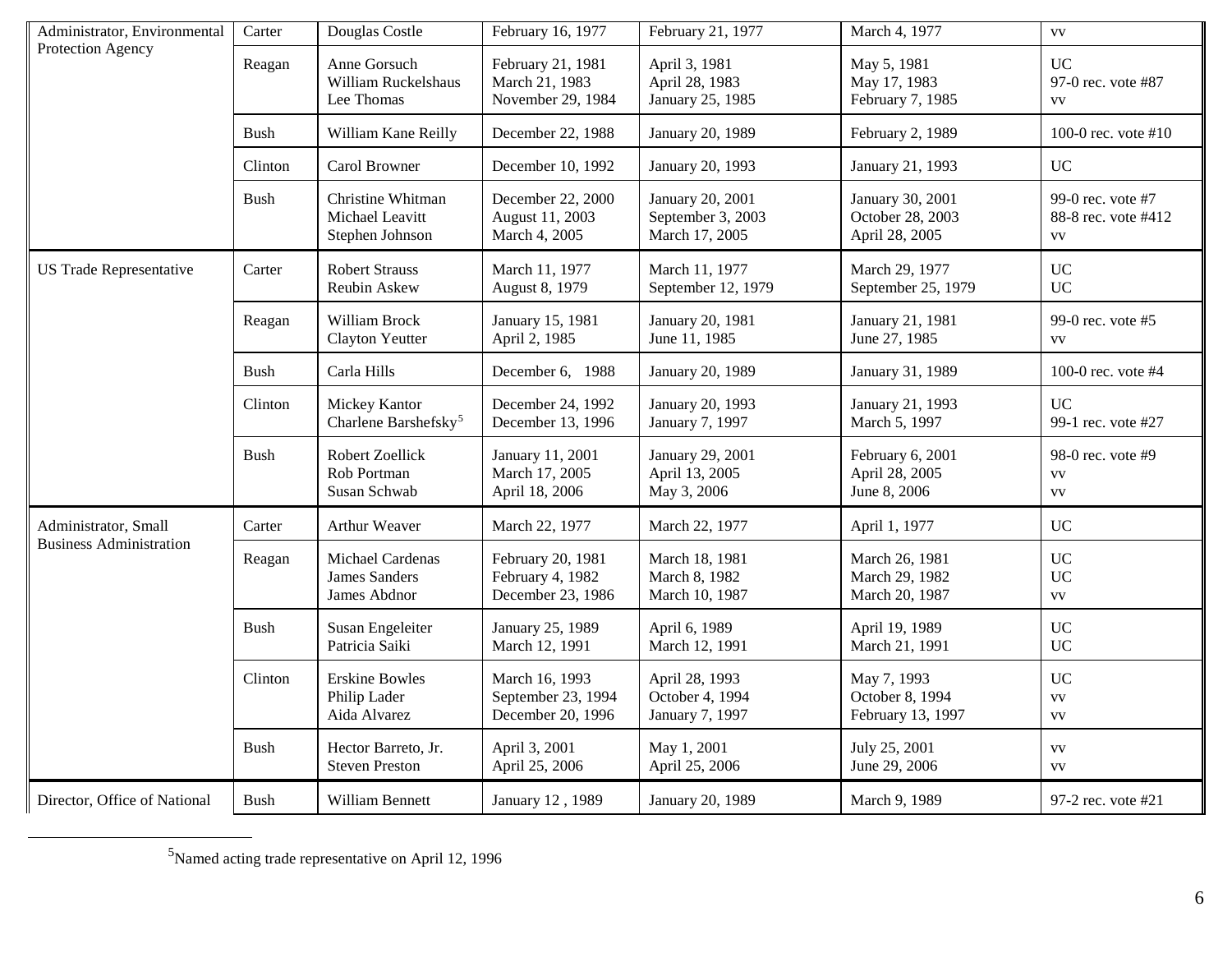| Drug Control Policy                                         |             | <b>Bob Martinez</b>                                                              | November 30, 1990                                                 | January 22, 1991                                                                           | March 21, 1991                                          | 88-12 rec. vote #41                                       |
|-------------------------------------------------------------|-------------|----------------------------------------------------------------------------------|-------------------------------------------------------------------|--------------------------------------------------------------------------------------------|---------------------------------------------------------|-----------------------------------------------------------|
| (created by P.L. 100-690,<br>November 18, 1988)             | Clinton     | Lee Brown<br><b>Barry McCaffrey</b>                                              | April 28, 1993<br>January 23, 1996                                | May 20, 1993<br>January 24, 1996                                                           | June 16, 1993<br>February 29, 1996                      | <b>UC</b><br><b>VV</b>                                    |
|                                                             | <b>Bush</b> | John Walters                                                                     | May 10, 2001                                                      | June 5, 2001*<br>September 4, 2001                                                         | December 5, 2001                                        | <b>VV</b>                                                 |
| Ambassador to the United<br><b>Nations</b>                  | Carter      | Andrew Young<br>Donald McHenry                                                   | December 16, 1976<br>August 31, 1979                              | January 20, 1977<br>September 13, 1979                                                     | January 26, 1977<br>September 21, 1979                  | 89-3 rec. vote #14<br>83-0 rec. vote #306                 |
|                                                             | Reagan      | Jeane Kirkpatrick<br>Vernon Walters                                              | December 22, 1980<br>February 8, 1985                             | January 15, 1981<br>March 25, 1985                                                         | January 29, 1981<br>May 16, 1985                        | 81-0 rec. vote #18<br><b>VV</b>                           |
|                                                             | <b>Bush</b> | <b>Thomas Pickering</b><br><b>Edward Perkins</b>                                 | December 6, 1988<br>February 24, 1992                             | January 20, 1989<br>March 17, 1992                                                         | March 7, 1989<br>April 2, 1992                          | 99-0 rec. vote #19<br><b>UC</b>                           |
|                                                             | Clinton     | Madeline Albright<br><b>Bill Richardson</b><br>Richard Holbrooke                 | December 22, 1992<br>December 13, 1996<br>June 18, 1998           | January 20, 1993<br>January 7, 1997<br>February 10, 1999                                   | January 26, 1993<br>February 11, 1997<br>August 5, 1999 | <b>UC</b><br>100-0 rec. vote $#9$<br>81-16 rec. vote #259 |
|                                                             | <b>Bush</b> | John Negroponte<br>John Danforth<br>John Bolton <sup>R</sup><br>Zalmay Khalilzad | March 5, 2001<br>June 4, 2004<br>March 7, 2005<br>January 8, 2007 | May 14, 2001*<br>September 4, 2001<br>June 14, 2004<br>March 17, 2005<br>February 12, 2007 | September 14, 2001<br>June 24, 2004<br>March 29, 2007   | <b>VV</b><br><b>VV</b><br><b>VV</b>                       |
| Director, Federal Emergency<br>Management Agency            | Carter      | John Macy                                                                        | May 3, 1979                                                       | June 14, 1979                                                                              | July 27, 1979                                           | <b>UC</b>                                                 |
| (created by EO 12127, March<br>31, 1979)                    | Reagan      | Louis Giuffrida<br>Julius Becton                                                 | February 4, 1981<br>September 27, 1985                            | April 3, 1981<br>September 30, 1985                                                        | May 19, 1981<br>October 28, 1985                        | <b>UC</b><br><b>VV</b>                                    |
| Agency transferred to<br>Homeland Security Dept., by        | <b>Bush</b> | Wallace Stickney                                                                 | May 4, 1990                                                       | May 7, 1990                                                                                | August 4, 1990                                          | <b>UC</b>                                                 |
| P.L. 107-296, November 25,<br>2002. No longer cabinet rank. | Clinton     | James Witt                                                                       | February 12, 1993                                                 | March 16, 1993                                                                             | April 5, 1993                                           | <b>UC</b>                                                 |
|                                                             | <b>Bush</b> | Joseph Allbaugh                                                                  | January 4, 2001                                                   | February 6, 2001                                                                           | February 15, 2001                                       | 91-0 rec. vote #13                                        |
| Director, Office of<br>Management and Budget                | Carter      | Thomas Lance<br>James T. McIntyre, Jr.                                           | December 3, 1976<br>December 27, 1977                             | January 20, 1977<br>January 20, 1978                                                       | January 20, 1977<br>March 21, 1978                      | ${\bf V}{\bf V}$<br><b>UC</b>                             |
|                                                             | Reagan      | David Stockman<br>James Miller                                                   | December 11, 1980<br>July 19, 1985                                | January 20, 1981<br>August 1, 1985                                                         | January 27, 1981<br>October 4, 1985                     | 93-0 rec. vote #17<br>90-2 rec. vote #202                 |
|                                                             | Bush        | Richard Darman                                                                   | November 21, 1988                                                 | January 20, 1989                                                                           | January 25, 1989                                        | 100-0 rec. vote #3                                        |
|                                                             | Clinton     | Leon Panetta<br>Alice Rivlin                                                     | December 10, 1992<br>June 27, 1994                                | January 20, 1993<br>September 16, 1994                                                     | January 21, 1993<br>October 7, 1994                     | UC<br>${\bf V}{\bf V}$                                    |